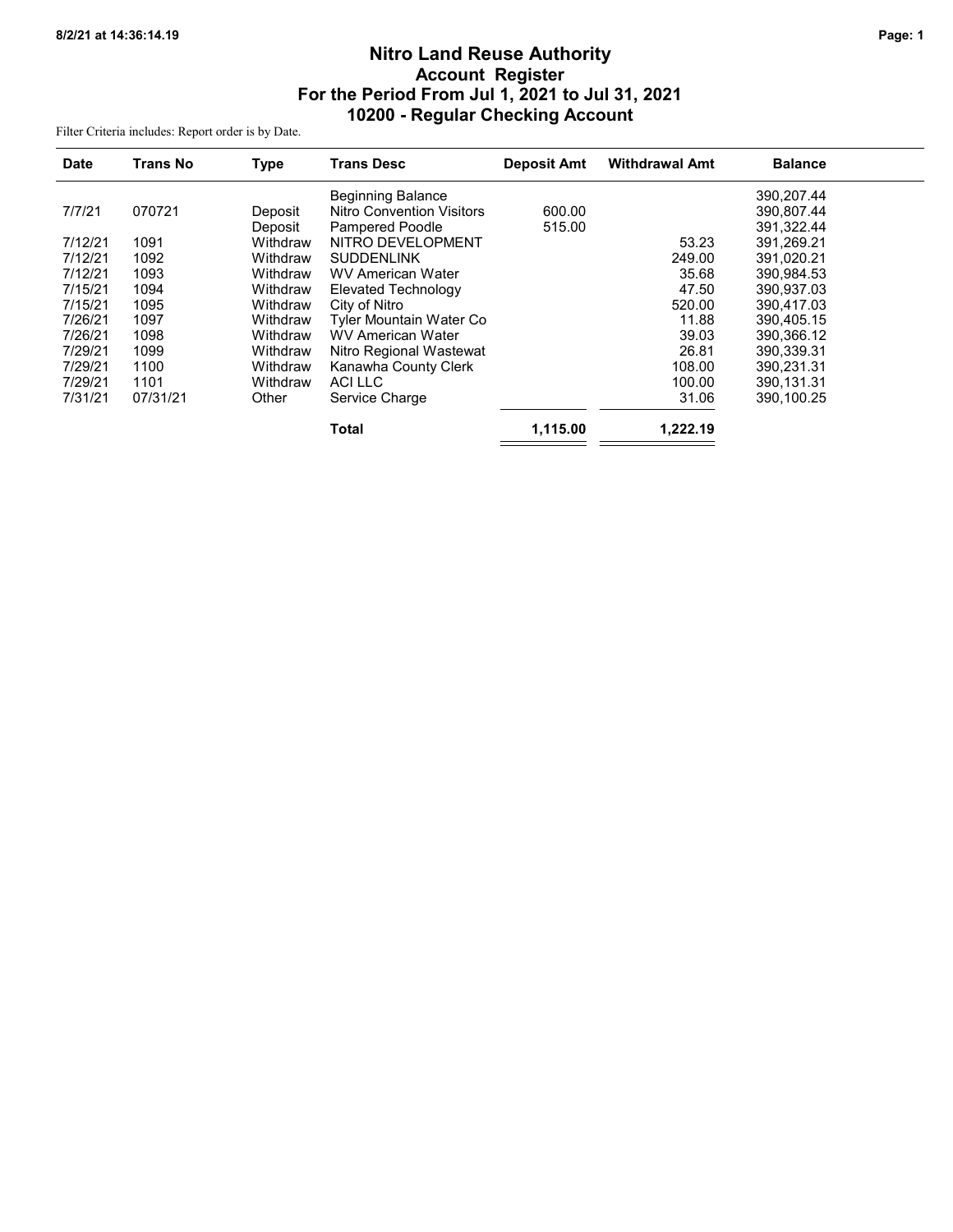#### Nitro Land Reuse Authority Balance Sheet July 31, 2021

# ASSETS

| <b>Current Assets</b><br>Regular Checking Account<br><b>Inventory-Property</b><br>Inventory-CITY | \$<br>390,100.25<br>18,529.82<br>71,925.62 |                  |
|--------------------------------------------------------------------------------------------------|--------------------------------------------|------------------|
| <b>Total Current Assets</b>                                                                      |                                            | 480,555.69       |
| Property and Equipment                                                                           |                                            |                  |
| <b>Furniture and Fixtures</b>                                                                    | 395.89                                     |                  |
| 21St Building                                                                                    | 165,274.20                                 |                  |
| 27th Street Building                                                                             | 53,067.16                                  |                  |
| 29th Street Land                                                                                 | 30,000.71                                  |                  |
| Accum. Depreciation -21 st Str                                                                   | (42, 285.32)                               |                  |
| Accum. Depreciation - 27th St                                                                    | (8,000.23)                                 |                  |
| Accum. Depreciation - Off Equi                                                                   | (205.86)                                   |                  |
| <b>Total Property and Equipment</b>                                                              |                                            | 198,246.55       |
| Other Assets                                                                                     |                                            |                  |
| <b>Total Other Assets</b>                                                                        |                                            | 0.00             |
| <b>Total Assets</b>                                                                              |                                            | \$<br>678,802.24 |

## LIABILITIES AND CAPITAL

| <b>Current Liabilities</b>                                                        |                                      |            |
|-----------------------------------------------------------------------------------|--------------------------------------|------------|
| <b>Total Current Liabilities</b>                                                  |                                      | 0.00       |
| Long-Term Liabilities                                                             |                                      |            |
| Total Long-Term Liabilities                                                       |                                      | 0.00       |
| <b>Total Liabilities</b>                                                          |                                      | 0.00       |
| Capital<br>S<br>Fund Balance NLRA<br>Use Restricted City Contributi<br>Net Income | 547,584.47<br>131,324.96<br>(107.19) |            |
| Total Capital                                                                     |                                      | 678,802.24 |
| Total Liabilities & Capital                                                       | S                                    | 678,802.24 |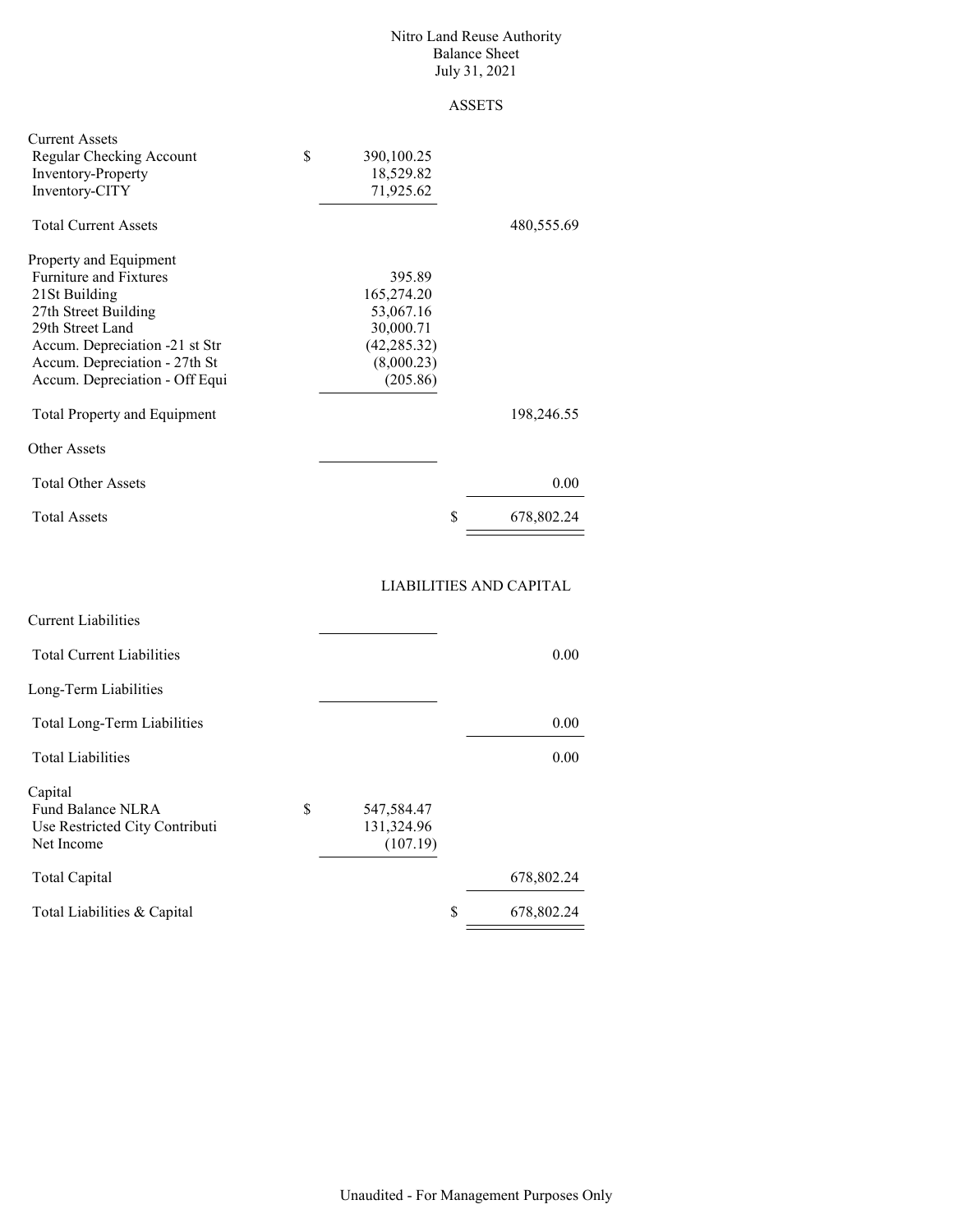#### Nitro Land Reuse Authority Statement of Cash Flow For the one Month Ended July 31, 2021

|                                   | Year to Date                      |
|-----------------------------------|-----------------------------------|
| \$                                | (107.19)                          |
| 0.00                              | 0.00                              |
| (107.19)                          | (107.19)                          |
|                                   |                                   |
| 0.00                              | 0.00                              |
|                                   |                                   |
| 0.00                              | 0.00                              |
| \$<br>(107.19)                    | \$<br>(107.19)                    |
| \$<br>390,100.25<br>(390, 207.44) | \$<br>390,100.25<br>(390, 207.44) |
| \$<br>(107.19)                    | \$<br>(107.19)                    |
|                                   | $(107.19)$ \$                     |